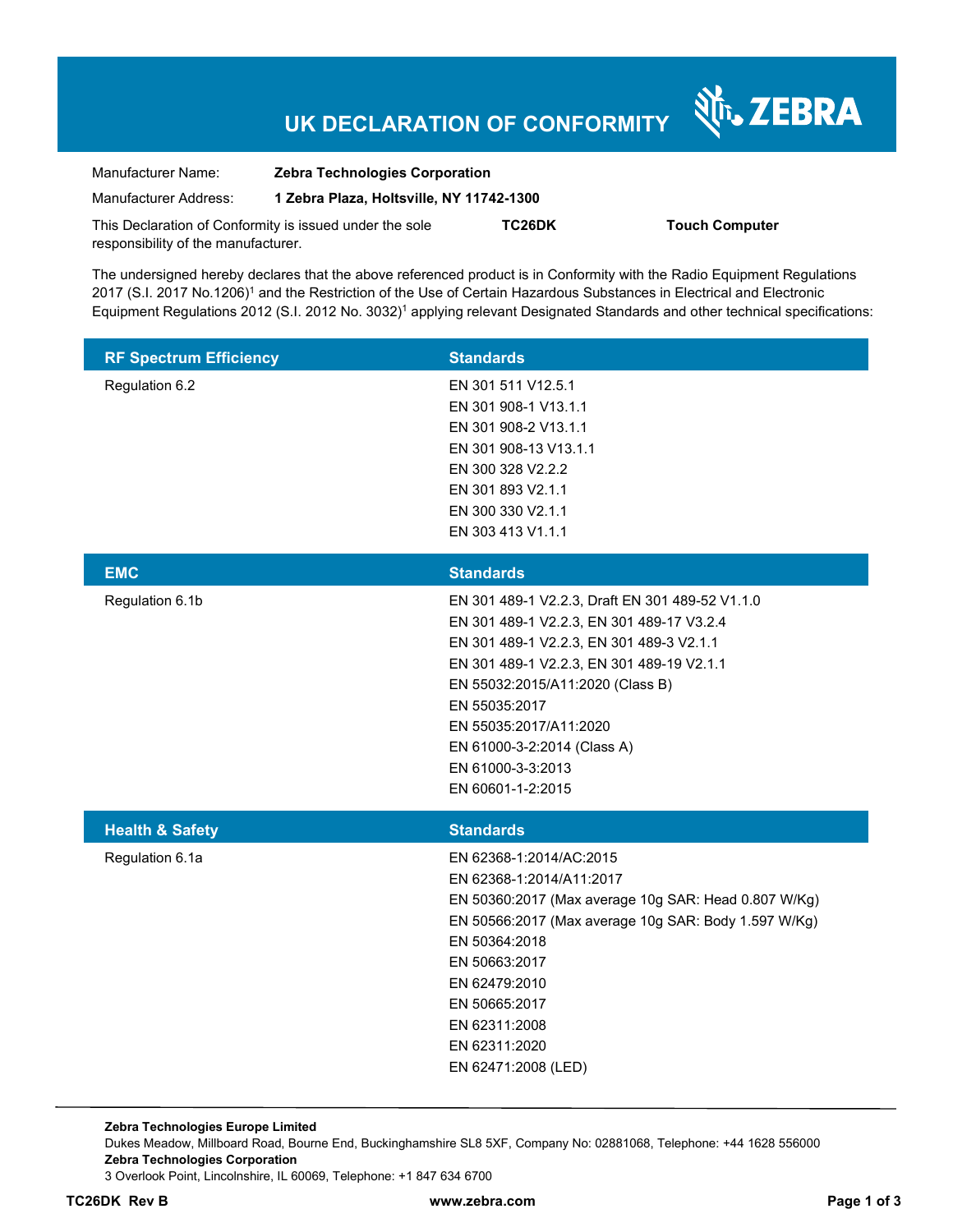### **UK DECLARATION OF CONFORMITY**



#### **Environmental Standards**

Restriction of the Use of Certain Hazardous Substances in Electrical and Electronic Equipment Regulations

EN 50581:2012 EN IEC 63000:2018

With regard to the Radio Equipment Regulations 2017 (S.I. 2017 No.1206)<sup>1</sup>, the conformity assessment procedure referred to in regulation 41(4)(a) and detailed in Schedule 2 has been followed.

 $^{\rm 1}$  As amended by applicable EU withdrawal legislation implemented at the time of issuing this declaration

#### **Signed on behalf of Zebra Technologies Corporation**

*(Signature of authorized person)* Marco Belli Rev: B هات المستوى المستوى المستوى المستوى المستوى المستوى المستوى المستوى المستوى المستوى المستوى المستوى المستوى المستوى المستوى المستوى المستوى المستوى المستوى المستوى المستوى المستوى المستوى المستوى المستوى Sr. Manager, Regulatory **Date: 16 December 2021 Date: 16 December 2021** Place: Bourne End, UK